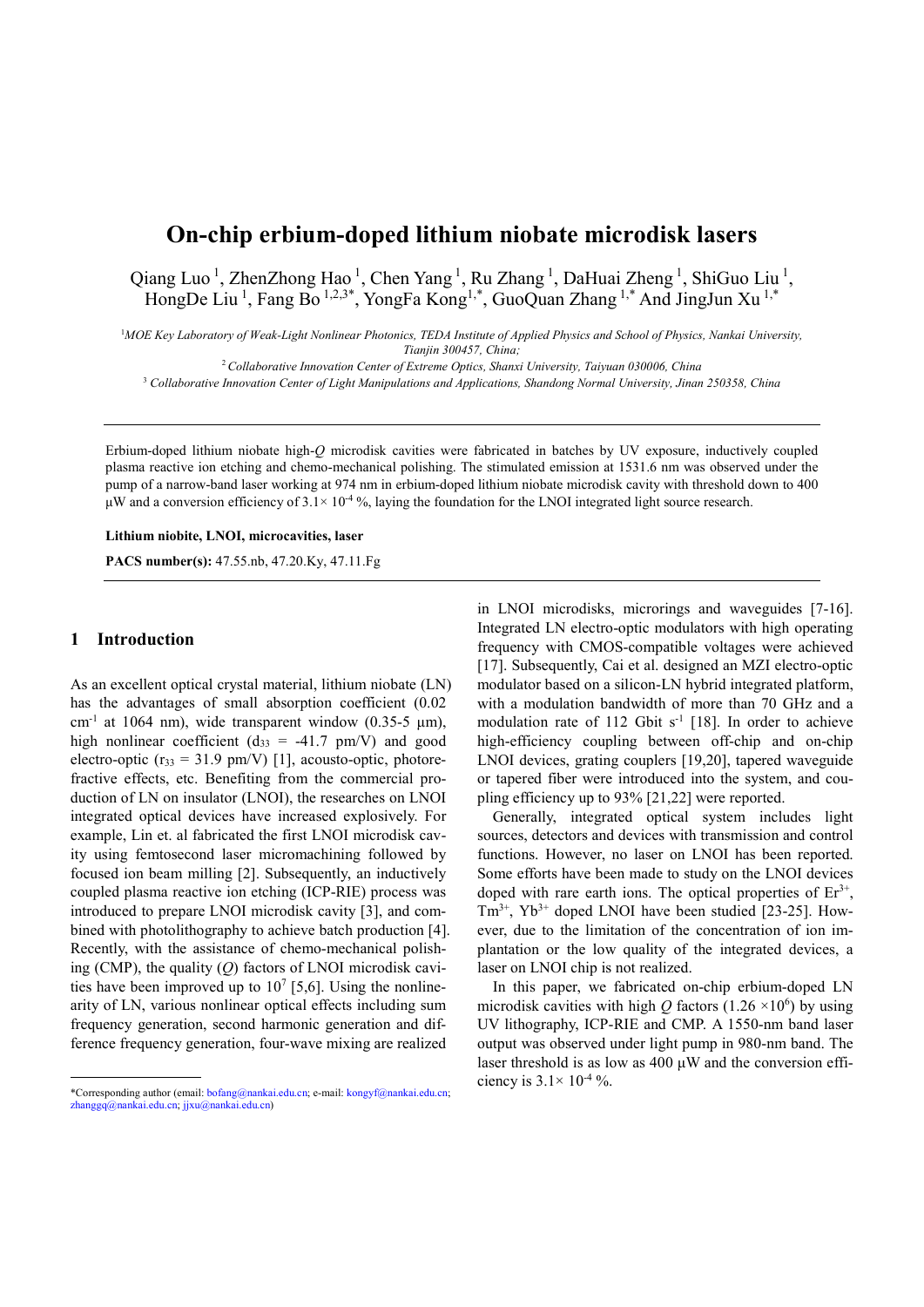## 2 Fabrication and characterization of erbium-doped LNOI microdisks

We fabricated erbium-doped microdisk cavities on an erbium-doped Z-cut LNOI wafer with an doping concentration of  $\sim$ 0.1 mol%. The thickness of erbium-doped LN film, silicon dioxide buffer layer and silicon substrate are 0.6 μm, 2 μm, and 500 μm, respectively. Figure 1 illustrates the fabrication process of erbium-doped LNOI microdisk cavities, which is mainly divided into eight steps. To begin with, 0.4 μm thick chromium (Cr) film was deposited on LNOI wafer by magnetron sputtering method. Next, a layer of photoresist (PR) was spin coated on the Cr film. After UV exposure and development, the circular patterns on the mask were transferred to the photoresist layer. In the following, the Cr film without photoresist protection was etched up by ICP-RIE. Thus, the patterns were transferred to the Cr layer. Then, using Cr as a hard mask, the circular erbium-doped LN disks were formed by CMP. In the CMP process, a standard wafer polishing machine, polishing suspensions with silicon dioxide grains, and a very soft velvet polishing cloth were utilized. Both the Cr mask and the exposed LN film contacted with the polishing slurry due to the usage of the soft polishing cloth and the hundreds of nanometers height difference between the Cr film and LN layer. It is known that Cr (Mohs 9) is much harder than LN (Mohs 5), so the removal rate of the LN film is faster than that of the Cr film. Naturally, the circular patterns on the Cr layer were transferred to the erbium-doped LN layer. Meanwhile, the sidewalls of the erbium-doped LNOI microdisk cavities were sufficiently polished to obtain smooth sidewalls and to reduce scattering loss. Finally, the fabricated sample was immersed in a Cr etching solution for 10 min to remove the remaining Cr layer. Subsequently, the silica was partially etching in a buffered hydrofluoric acid solution to achieve suspended erbium-doped LNOI microdisks for the convenience of coupling via tapered fiber.



Figure 1 Schematic diagram of the fabrication process of erbium-doped LNOI microdisks. PR, photoresist; CMP, chemo-mechanical polishing; ICP-RIE, inductively coupled plasma reactive ion etching.

 The geometric and optical features of the fabricated erbium-doped LNOI microdisks were characterized firstly. Figure 2(a) shows a typical optical micrograph of an erbium-doped LNOI microdisk cavity with a radius of 45 μm. Compared with undoped LNOI microdisks, we noticed that the silica pillar has a non-circular shape. This is mainly due to the loose bonding between the silicon dioxide layer and the LN film layer. As the etching time of buffered hydrofluoric acid increases, the silicon dioxide layer is eroded seriously, which may introduce additional losses to the erbium-doped LNOI microdisk cavity and reduce the  $Q$  factor. Then the  $Q$  factors of the erbium-doped LNOI microdisk cavities in the 980-nm band were measured by fitting the transmission spectrum of fiber-coupled microdisks. Figure 2(b) shows a typical transmission spectrum near 971.30 nm detected by using the pump-wavelength scanning method. The black curves in the figure are the experimental data, and the green, red and blue curves are fitted by Lorentzian function with multi peaks. It is shown that the loaded  $Q$ value is  $1.25 \times 10^6$  for the under-coupled mode. In under-coupling regime, the intrinsic  $Q$  factor is approximately equal to the loaded  $Q$  factor while the coupling loss can be neglected. We noticed that the transmission spectrum in Figure 2(b) has double peaks probably being the manifestation of mode splitting effect caused by particle scattering. The possible reason for the low  $Q$  value is the relatively strong absorption of erbium ions in 980-nm band, which increases the intrinsic loss of a LN microcavity. Based on the measured  $O$  factor of the erbium-doped LNOI microdisks, we estimated the erbium concentration to be  $1.9 \times 10^{25}$ ions∙m-3 in the case of weak pump [26]. This is close to the doping solubility of 0.1 mol%  $(1.5\times10^{25} \text{ ions} \cdot \text{m}^{-3})$  of the erbium-doped LN crystal from which the LNOI film was sliced.



Figure 2 (a) The optical micrograph of a typical erbium-doped lithium niobate microdisk cavity; (b) The transmission spectrum showing the measured  $Q$  factors of the erbium-doped lithium niobate microdisk.

## 3 Laser in erbium-doped LNOI microdisks

To investigate the photoluminescence characteristics of the fabricated erbium-doped LNOI microdisks, we pumped them with a tunable narrow-band laser operating at 980-nm band. Figure 3 schematically illustrates the experimental setup. The pump laser first passes through an optical attenuator and a polarization controller, and then is divided into two parts by using the fiber coupler 1. The small part (1%) is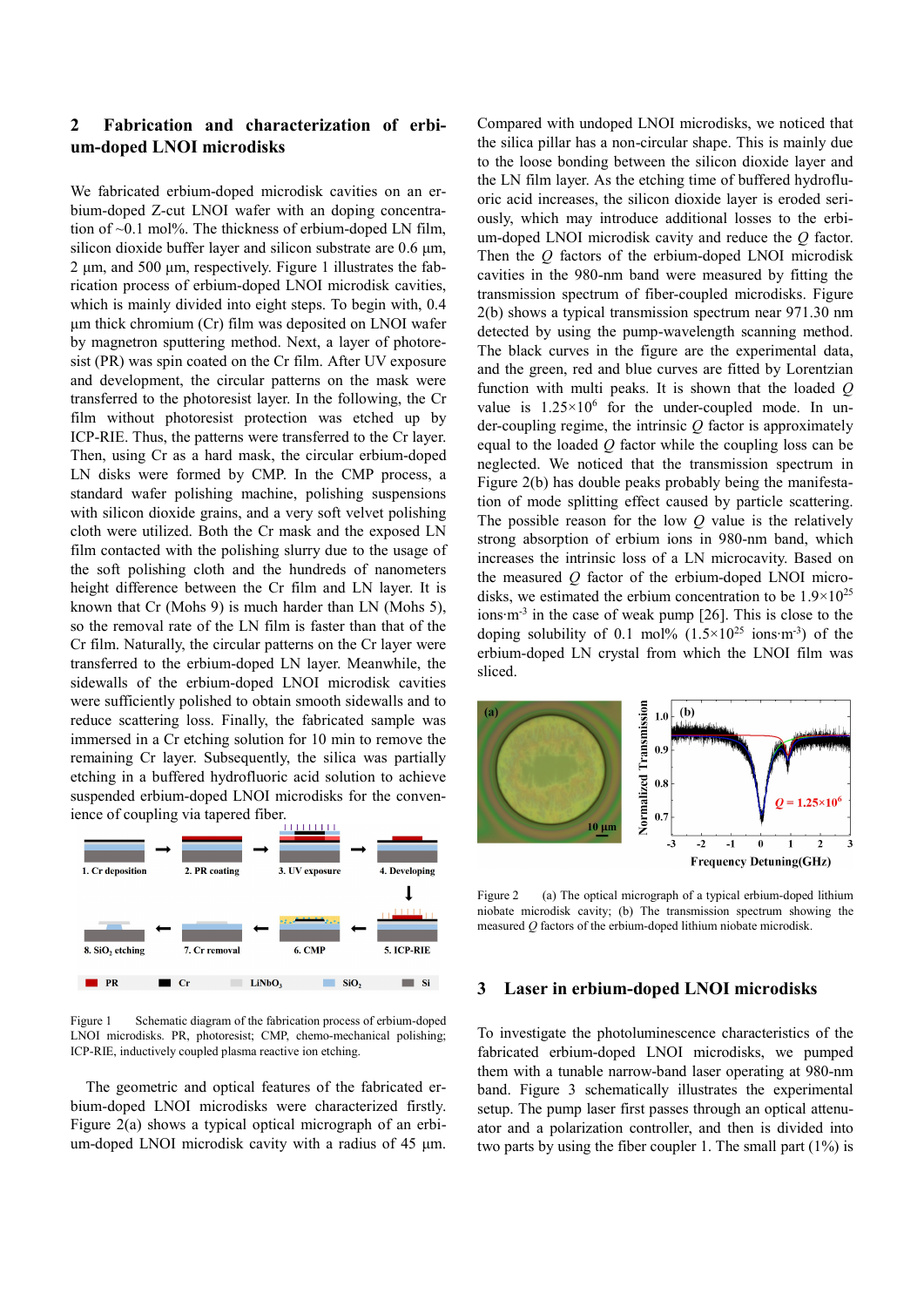connected to a power meter to monitor the pump power in the optical path. The major part (99%), acting as the pump in the photoluminescence experiments, was evanescently coupled into the erbium-doped LNOI microdisk cavity through a tapered fiber with a waist of about 1 μm in diameter. The erbium-doped LNOI microdisk was placed on a three-axis piezo stage to precisely control relative position of microdisk and the tapered fiber and thus their coupling. During the coupling process, the fiber was always attached to the microdisk to ensure the signal stability. Both the generated light signal and transmitted pump were extracted by the same tapered fiber, simultaneously. Similarly, through fiber coupler 2, the output from the tapered fiber was also divided into two parts: 99% of the collected light was launched to an optical spectrum analyzer (OSA), which has a response wavelength ranging from 600 nm to 1700 nm, to detect 1550-nm band signal; 1% of the collected light was sent to a photodetector, whose electrical signal was collected and shown on an oscilloscope to monitor the transmission spectrum of the pump and thus its coupling state. In addition, through the external driving function, the sawtooth waveform voltage signal generated by the arbitrary function generator (AFG), the pump laser wavelength can be finely tuned. At the same time, the AFG provides a trigger signal to the oscilloscope, so that the transmission spectrum on the oscilloscope can be displayed stably.



Figure 3. Experimental setup for the observation of photoluminescence in erbium-doped LNOI microdisk cavities. AFG, arbitrary function generator; VOA, variable optical attenuator; PC, polarization controller; OSA, optical spectrum analyzer; PD, photodetector.

 In our experiments, light signals at the 1550-nm band were observed from OSA when the pump laser was scanned from 965 nm to 980 nm in wavelength. We also noticed that the central wavelength of the 1532-nm signal laser mode could be continuously adjusted in a range of several GHz due to the thermal broadening of pump mode [27]. The highest signal appeared around 1531.6 nm wavelength. As the input pump power increases, multiple signal peaks appear on both sides of the main signal, as shown in Figure  $4(a)$ . This is due to the fact that the metastable state  ${}^{4}I_{13/2}$  and ground state  ${}^{4}I_{15/2}$  of erbium ions are multiple degenerate states, which allows multiple signal peaks corresponding to energy levels in the 1550-nm band region, as shown in the right inset of Figure 4(a). We choose to detect the signal intensity at 1531.6 nm with the variation of the pump power. The central wavelength of the pump was set at 974.22 nm. Through external driving, the AFG applies a 10-mHz, 2-V peak-peak sawtooth voltage to the pump laser to finely tune its wavelength. The corresponding scanning period is 100 s, and the scanning range is from 974.07 nm to 974.38 nm, so as to adjust the pump detuning with respect to the cavity resonance to obtain the maximum signal. The signal power under different pump power were detected and shown in Figure 4(b), where the transmission loss of the components in the optical path was deducted. Obviously, the variation of the signal power with the pump power has a threshold, which confirms that the signal we observed is a laser rather than a spontaneous emission when the LNOI disk was pumped strongly. By linearly fitting the curve, we can get a laser threshold of 400 μW, and a differential conversion efficiency of  $3.1 \times 10^{-4}$  %. In principle, the signal linewidth should be consistent with that of the cavity mode  $(-0.001)$ nm). However, due to the limited resolution of OSA (0.01 nm), the actual linewidth of the signal was not perfectly reflected.



Figure 4 (a) Multi-peak signal at 1550-nm band from an erbium-doped LNOI disk under the pump of a continuous laser in 980-nm band. The left inset represents the camera image showing the up-conversion fluorescence in green. The right inset shows three-level system of erbium ions under the pump of a 980-nm laser; (b) Pump-signal power curve showing the threshold and conversion efficiency of a 1531.6-nm laser based on an erbium-doped LNOI disk.

During the experiment, we found that the appearance of the signal was accompanied by the generation of obvious green up-conversion fluorescence, as shown in the left inset of Figure 4(a). Such an up-conversion process consumes a part of pump energy, so that the gain obtained by the signal in the 1550-nm band is reduced, thereby increasing the threshold of the signal laser. In addition, LNOI film undergoes a stronger photorefractive effect under the 980-nm pump [28], creating a refractive index nonuniformity. This in turn causes the pump mode to evolve to a higher order mode, reducing the efficiency of the pump. As a result, the gain value of the signal is also reduced. In the later stage, MgO can be co-doped into erbium-doped LNOI film to suppress the photorefractive effect to further reduce the signal laser threshold.